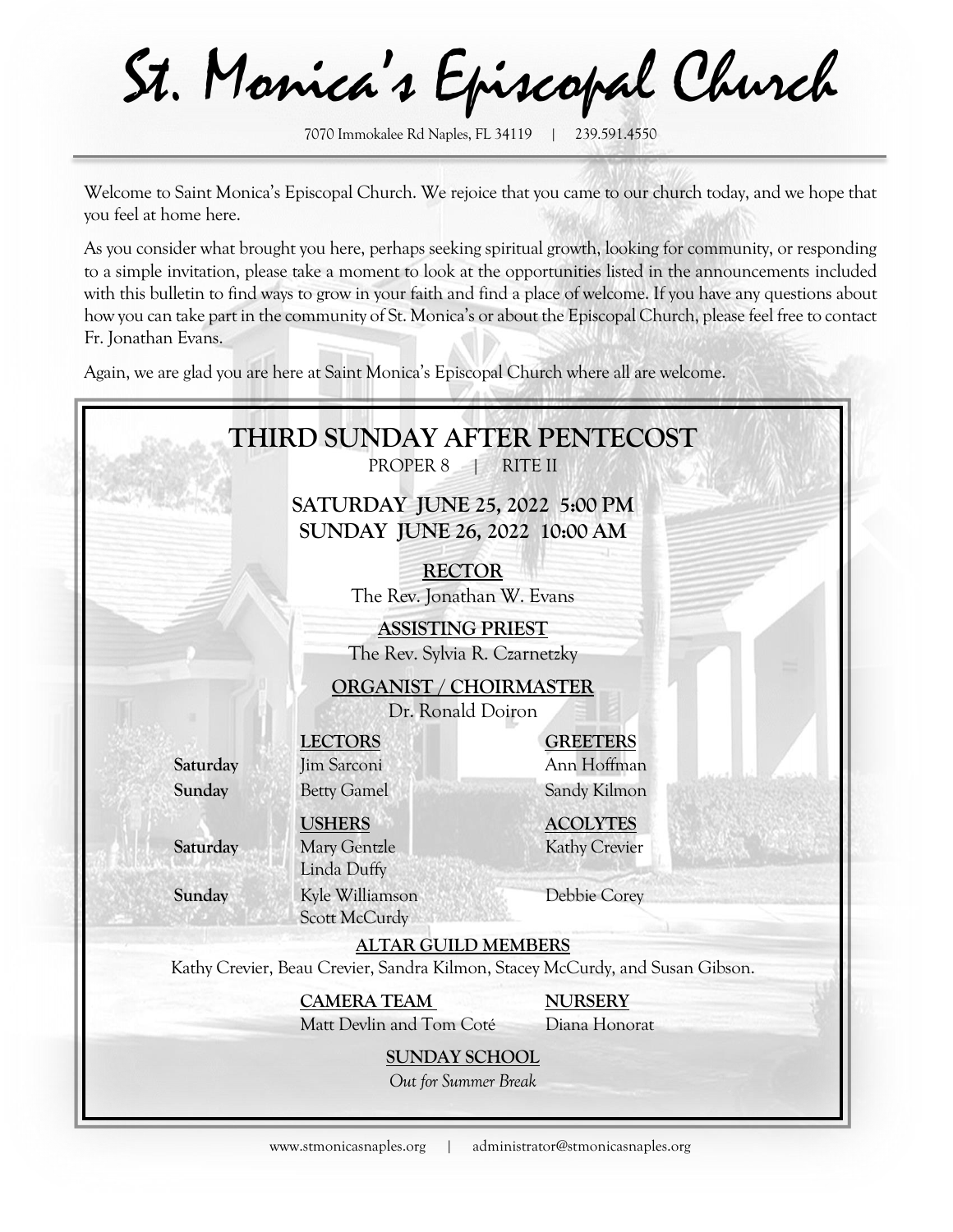**Service begins with the lighting of the candles and the organ voluntary. Please use this time for silent prayer and meditation.**

|  | Voluntary |
|--|-----------|
|--|-----------|

Aria in F Major *Aria in F Major Georg Friedrich Handel* 

# **Welcome and Announcements**

| Please stand as you are able |                                               |          |
|------------------------------|-----------------------------------------------|----------|
| Hymn in Procession           | Christ Is Made the Sure Foundation            | Hymn 518 |
| <b>Opening Acclamation</b>   |                                               |          |
| Celebrant.                   | Blessed be God: Father, Son, and Holy Spirit. |          |

**People And blessed be his kingdom, now and for ever. Amen.**

# **Collect for Purity**

Almighty God, to you all hearts are open, all desires known, and from you no secrets are hid: Cleanse the thoughts of our hearts by the inspiration of your Holy Spirit, that we may perfectly love you, and worthily magnify your holy Name; through Christ our Lord. **Amen.**

## **Gloria Glory to God in the Highest** Robert Powell, S - 280

**Glory to God in the highest, and peace to his people on earth. Lord God, heavenly King, almighty God and Father, we worship you, we give you thanks, we praise you for your glory. Lord Jesus Christ, only Son of the Father, Lord God, Lamb of God, you take away the sin of the world: have mercy on us; you are seated at the right hand of the Father: receive our prayer. For you alone are the Holy One, you alone are the Lord, you alone are the Most High, Jesus Christ, with the Holy Spirit, in the glory of God the Father. Amen.**

# **Collect of the Day**

| Celebrant     | The Lord be with you. |
|---------------|-----------------------|
| <i>People</i> | And also with you.    |
| Celebrant     | Let us pray.          |

Almighty God, you have built your Church upon the foundation of the apostles and prophets, Jesus Christ himself being the chief cornerstone: Grant us so to be joined together in unity of spirit by their teaching, that we may be made a holy temple acceptable to you; through Jesus Christ our Lord, who lives and reigns with you and the Holy Spirit, one God, for ever and ever. **Amen.**

# **The Word of God**

#### *Please Be Seated*

# **The First Lesson** 2 Kings 2:1–2, 6–14

When the Lord was about to take Elijah up to heaven by a whirlwind, Elijah and Elisha were on their way from Gilgal. Elijah said to Elisha, "Stay here; for the Lord has sent me as far as Bethel." But Elisha said, "As the Lord lives, and as you yourself live, I will not leave you." So they went down to Bethel.

Then Elijah said to him, "Stay here; for the Lord has sent me to the Jordan." But he said, "As the Lord lives, and as you yourself live, I will not leave you." So the two of them went on. Fifty men of the company of prophets also went, and stood at some distance from them, as they both were standing by the Jordan. Then Elijah took his mantle and rolled it up, and struck the water; the water was parted to the one side and to the other, until the two of them crossed on dry ground.

When they had crossed, Elijah said to Elisha, "Tell me what I may do for you, before I am taken from you." Elisha said, "Please let me inherit a double share of your spirit." He responded, "You have asked a hard thing; yet, if you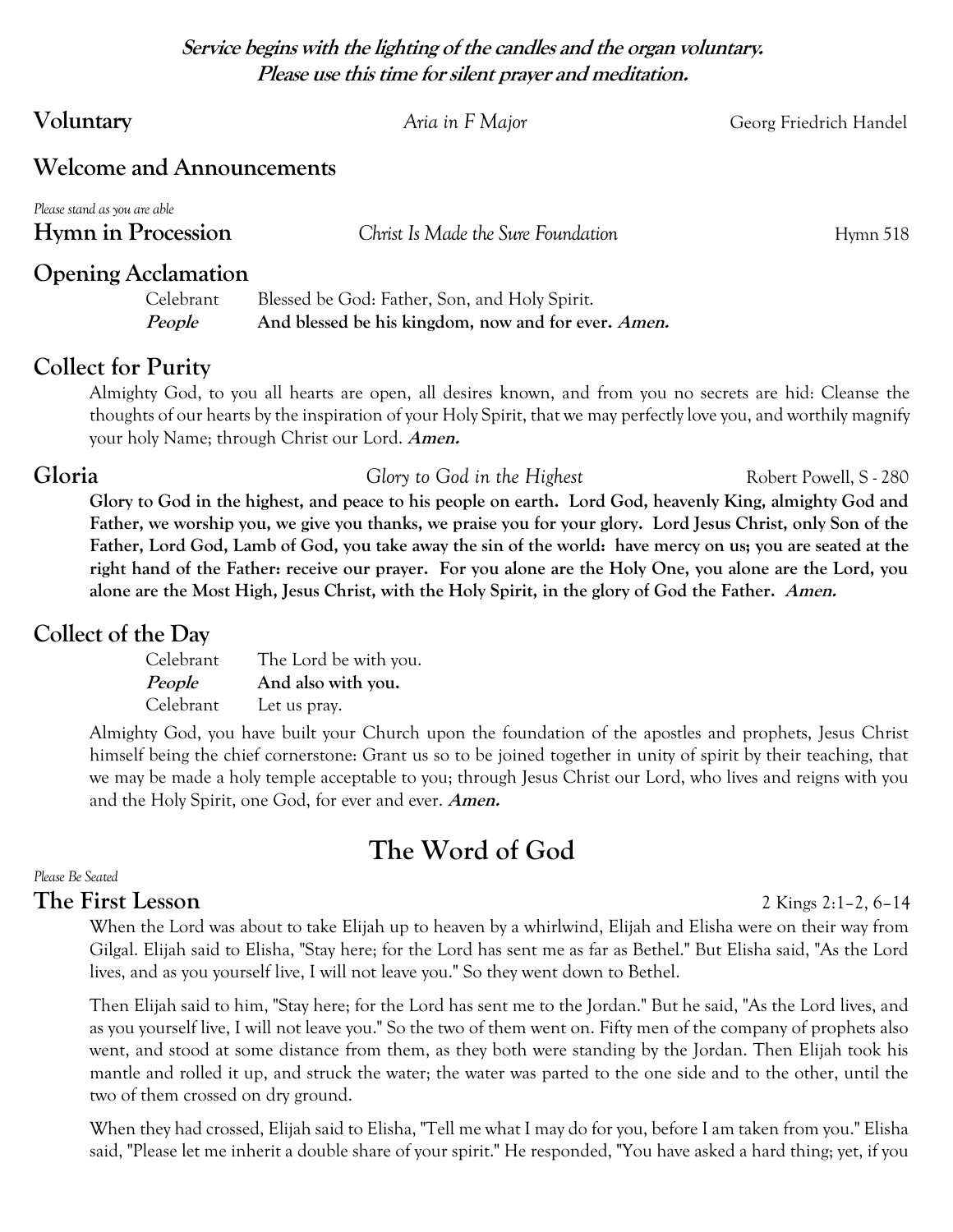see me as I am being taken from you, it will be granted you; if not, it will not." As they continued walking and talking, a chariot of fire and horses of fire separated the two of them, and Elijah ascended in a whirlwind into heaven. Elisha kept watching and crying out, "Father, father! The chariots of Israel and its horsemen!" But when he could no longer see him, he grasped his own clothes and tore them in two pieces.

He picked up the mantle of Elijah that had fallen from him, and went back and stood on the bank of the Jordan. He took the mantle of Elijah that had fallen from him, and struck the water, saying, "Where is the Lord, the God of Elijah?" When he had struck the water, the water was parted to the one side and to the other, and Elisha went over.

| Reader | The Word of the Lord. |
|--------|-----------------------|
| People | Thanks be to God.     |



# **The Second Lesson** Galatians 5:1, 13–25

For freedom Christ has set us free. Stand firm, therefore, and do not submit again to a yoke of slavery.

For you were called to freedom, brothers and sisters; only do not use your freedom as an opportunity for self-indulgence, but through love become slaves to one another. For the whole law is summed up in a single commandment, "You shall love your neighbor as yourself." If, however, you bite and devour one another, take care that you are not consumed by one another.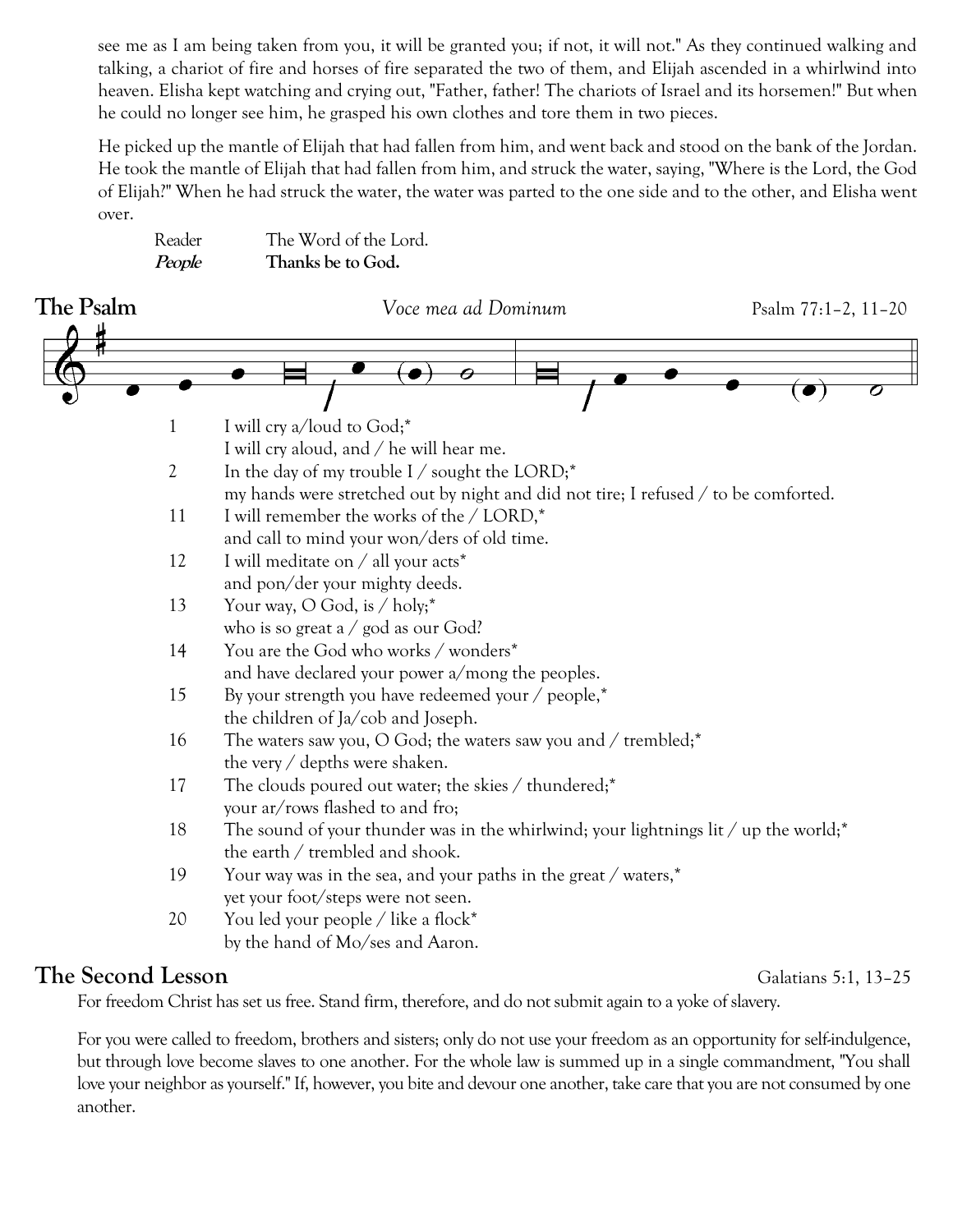Live by the Spirit, I say, and do not gratify the desires of the flesh. For what the flesh desires is opposed to the Spirit, and what the Spirit desires is opposed to the flesh; for these are opposed to each other, to prevent you from doing what you want. But if you are led by the Spirit, you are not subject to the law. Now the works of the flesh are obvious: fornication, impurity, licentiousness, idolatry, sorcery, enmities, strife, jealousy, anger, quarrels, dissensions, factions, envy, drunkenness, carousing, and things like these. I am warning you, as I warned you before: those who do such things will not inherit the kingdom of God.

By contrast, the fruit of the Spirit is love, joy, peace, patience, kindness, generosity, faithfulness, gentleness, and self-control. There is no law against such things. And those who belong to Christ Jesus have crucified the flesh with its passions and desires. If we live by the Spirit, let us also be guided by the Spirit.

| Reader<br>People                             | The Word of the Lord.<br>Thanks be to God.      |            |
|----------------------------------------------|-------------------------------------------------|------------|
| Please stand as you are able<br>Gradual Hymn | God of the Prophets, Bless the Prophet's heirs! | $Hymn$ 359 |

**The Gospel** Luke 9:51–62 Celebrant The Holy Gospel of our Savior Jesus Christ according to Luke.

### **People Glory to you, Lord Christ.**

When the days drew near for Jesus to be taken up, he set his face to go to Jerusalem. And he sent messengers ahead of him. On their way they entered a village of the Samaritans to make ready for him; but they did not receive him, because his face was set toward Jerusalem. When his disciples James and John saw it, they said, "Lord, do you want us to command fire to come down from heaven and consume them?" But he turned and rebuked them. Then they went on to another village.

As they were going along the road, someone said to him, "I will follow you wherever you go." And Jesus said to him, "Foxes have holes, and birds of the air have nests; but the Son of Man has nowhere to lay his head." To another he said, "Follow me." But he said, "Lord, first let me go and bury my father." But Jesus said to him, "Let the dead bury their own dead; but as for you, go and proclaim the kingdom of God." Another said, "I will follow you, Lord; but let me first say farewell to those at my home." Jesus said to him, "No one who puts a hand to the plow and looks back is fit for the kingdom of God."

| Celebrant | The Gospel of the Lord.     |
|-----------|-----------------------------|
| People    | Praise to you, Lord Christ. |

**The Sermon CONSERVERGE THE REV. JONATHAN W. Evans** 

*Please stand as you are able*

# **The Nicene Creed**

**We believe in one God, the Father, the Almighty, maker of heaven and earth, of all that is, seen and unseen. We believe in one Lord, Jesus Christ, the only Son of God, eternally begotten of the Father, God from God, Light from Light, true God from true God, begotten, not made, of one Being with the Father. Through him all things were made. For us and for our salvation he came down from heaven: by the power of the Holy Spirit he became incarnate from the Virgin Mary and was made man. For our sake he was crucified under Pontius Pilate; he suffered death and was buried. On the third day he rose again in accordance with the Scriptures; he ascended into heaven and is seated at the right hand of the Father. He will come again in glory to judge the living and the dead, and his kingdom will have no end. We believe in the Holy Spirit, the Lord, the giver of life, who proceeds from the Father and the Son. With the Father and the Son he is worshiped and glorified. He has spoken through the Prophets. We believe in one holy catholic and apostolic Church. We acknowledge one baptism for the forgiveness of sins. We look for the resurrection of the dead, and the life of the world to come. Amen.**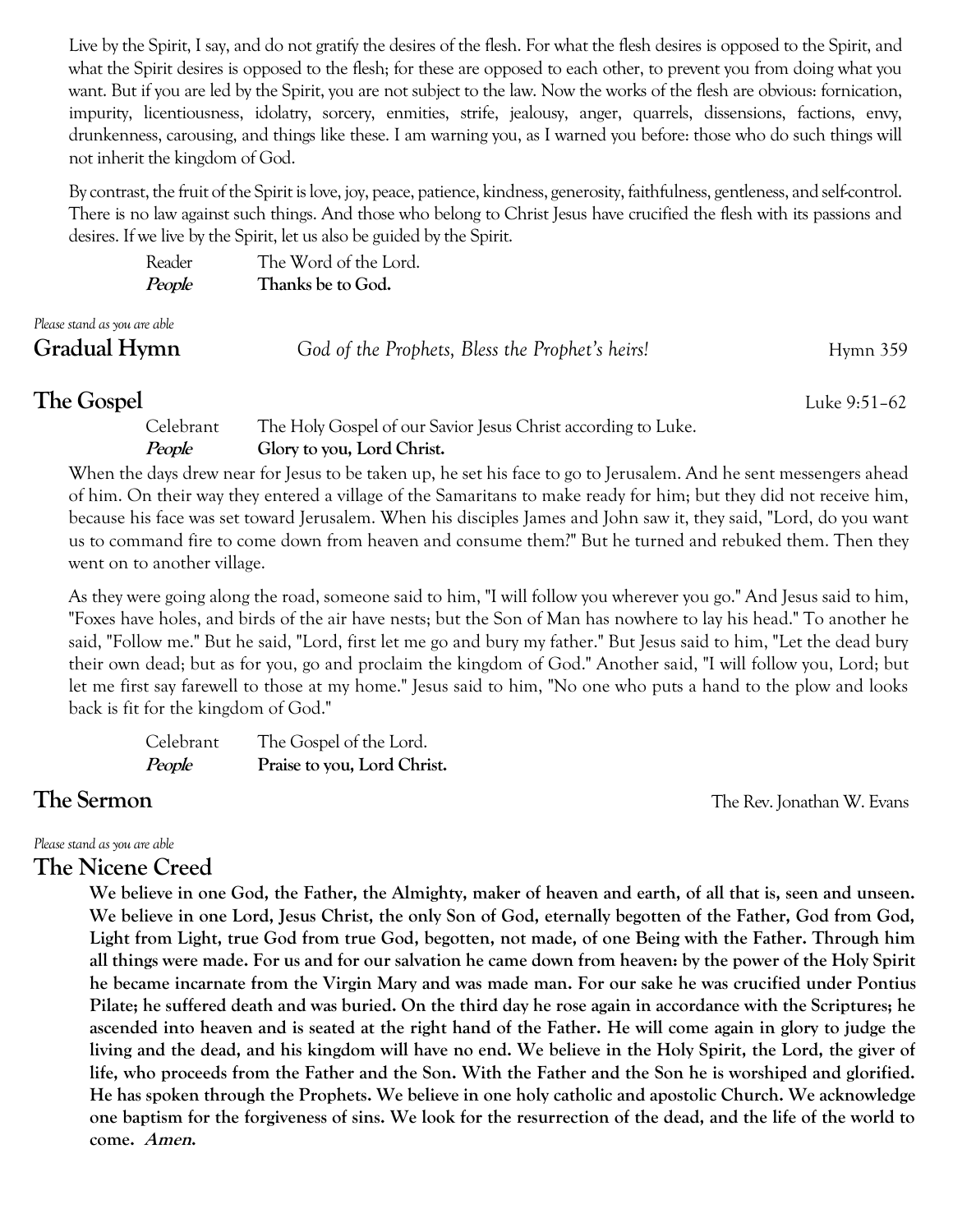*Please Stand, Knee,or Sit Reverently*

# **The Prayers of the People**

*The Leader and People pray responsively*

In peace, we pray to you, Lord God.

*Silence*

For all people in their daily life and work;

**For our families, friends, and neighbors, and for those who are alone.**

For this community, the nation, and the world;

**For all who work for justice, freedom, and peace.**

For the just and proper use of your creation;

**For the victims of hunger, fear, injustice, and oppression.**

For all who are in danger, sorrow, or any kind of trouble; **For those who minister to the sick, the friendless, and the needy.**

For the peace and unity of the Church of God; **For all who proclaim the Gospel, and all who seek the Truth.**

For Michael our Presiding Bishop, Dabney our Bishop, Douglas our Bishop Coadjutor-Elect; and for all bishops and other ministers.

**For all who serve God in his Church.**

For the special needs and concerns of this congregation.

*Silence*

*The People may add their own petitions*

Hear us, Lord;

### **For your mercy is great.**

We thank you, Lord, for all the blessings of this life.

*Silence*

*The People may add their own thanksgivings*

We will exalt you, O God our King; **And praise your Name for ever and ever.**

We pray for all who have died, that they may have a place in your eternal kingdom.

*Silence*

*The People may add their own petitions*

Lord, let your loving-kindness be upon them; **Who put their trust in you.**

*Silence*

We pray to you also for the forgiveness of our sins. **Have mercy upon us, most merciful Father; in your compassion forgive us our sins, known and unknown, things done and left undone; and so uphold us by your Spirit that we may live and serve you in newness of life, to the honor and glory of your Name; through Jesus Christ our Lord. Amen.**

# **Absolution of Sin**

Almighty God have mercy on you, forgive you all your sins through our Lord Jesus Christ, strengthen you in all goodness, and by the power of the Holy Spirit keep you in eternal life. **Amen.**

*Please stand as you are able.*

**The Peace**

Celebrant The peace of the Lord be always with you. **People And also with you.**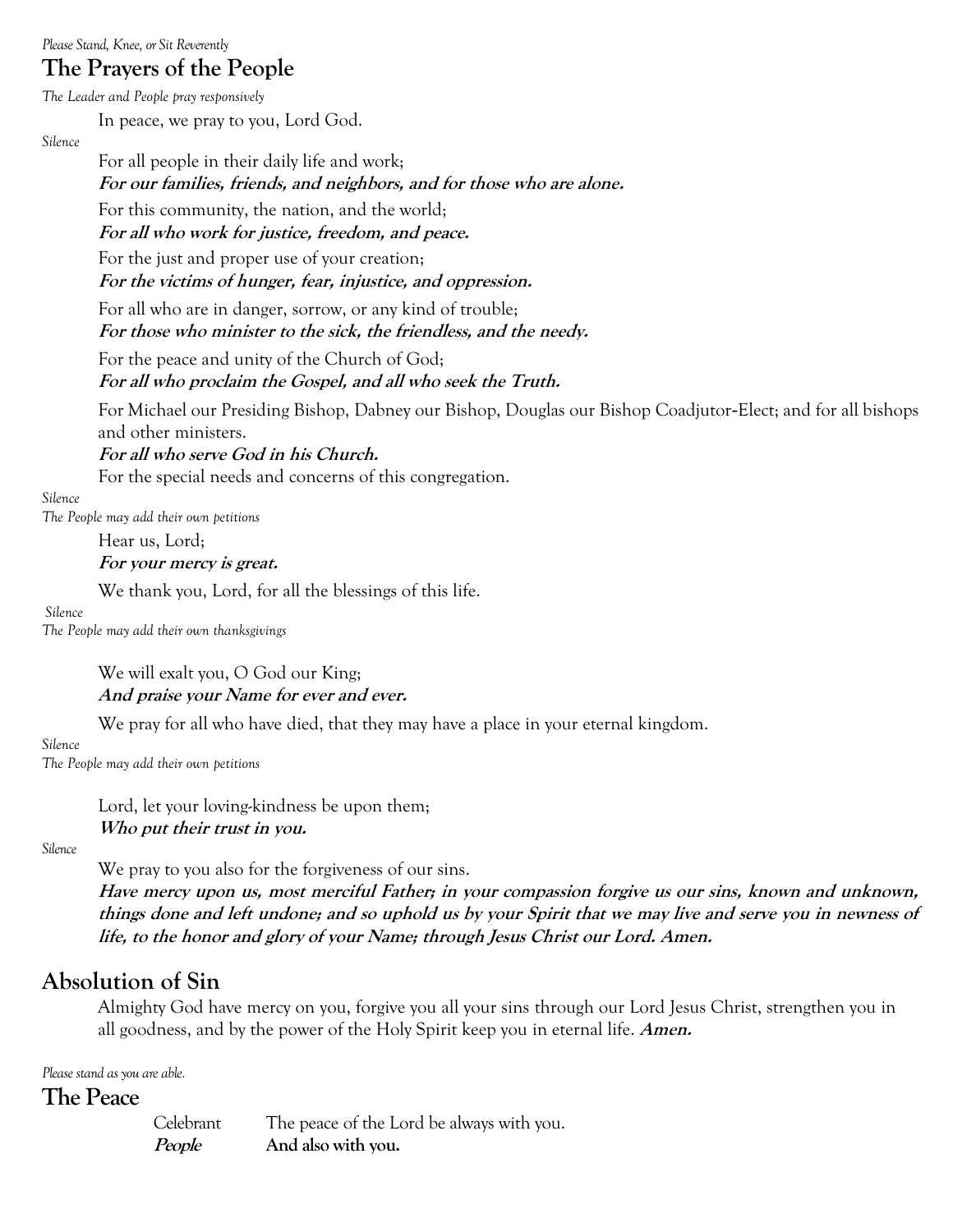# **The Holy Communion**

# **Offertory Sentence**

Ascribe to the Lord the honor due his Name; bring offerings and come into his courts.

**During the Offering**  $O$  *Jesus, Grant Us Hope and Comfort J. W. Franck* 

*Please stand as you are able.*

# **Offertory Hymn** 380

( verse 3 )

**Praise God from whom all blessings flow; praise Him all creatures here below; Praise Him above ye heavn'ly hosts; Praise Father, Son and Holy Ghost.**

## **The Great Thanksgiving** Eucharistic Prayer C

| Celebrant     | The Lord be with you.                      |
|---------------|--------------------------------------------|
| People        | And also with you.                         |
| Celebrant     | Lift up your hearts.                       |
| <i>People</i> | We lift them to the Lord.                  |
| Celebrant     | Let us give thanks to the Lord our God.    |
| <i>People</i> | It is right to give him thanks and praise. |

*The Celebrant continues*:

God of all power, Ruler of the Universe, you are worthy of glory and praise.

### **Glory to you for ever and ever.**

At your command all things came to be: the vast expanse of interstellar space, galaxies, suns, the planets in their courses, and this fragile earth, our island home.

### **By your will they were created and have their being.**

From the primal elements you brought forth the human race, and blessed us with memory, reason, and skill. You made us the rulers of creation. But we turned against you, and betrayed your trust; and we turned against one another.

### **Have mercy, Lord, for we are sinners in your sight.**

Again and again, you called us to return. Through prophets and sages you revealed your righteous Law. And in the fullness of time you sent your only Son, born of a woman, to fulfill your Law, to open for us the way of freedom and peace.

### **By his blood, he reconciled us. By his wounds, we are healed.**

And therefore we praise you, joining with the heavenly chorus, with prophets, apostles, and martyrs, and with all those in every generation who have looked to you in hope, to proclaim with them your glory, in their unending hymn:

## **Sanctus** *Holy, Holy, Holy Lord* – Robert Powell S–129

### **Holy, holy, holy Lord, God of power and might, heaven and earth are full of your glory. Hosanna in the highest. Blessed is he who comes in the name of the Lord.**

#### **Hosanna in the highest.**

*Please stand or kneel as the Celebrant continues:*

And so, Father, we who have been redeemed by him, and made a new people by water and the Spirit, now bring before you these gifts. Sanctify them by your Holy Spirit to be the Body and Blood of Jesus Christ our Lord.

#### *At the following words*

On the night he was betrayed he took bread, said the blessing, broke the bread, and gave it to his friends, and said, "Take, eat: This is my Body, which is given for you. Do this for the remembrance of me."

After supper, he took the cup of wine, gave thanks, and said, "Drink this, all of you: This is my Blood of the new Covenant, which is shed for you and for many for the forgiveness of sins. Whenever you drink it, do this for the remembrance of me."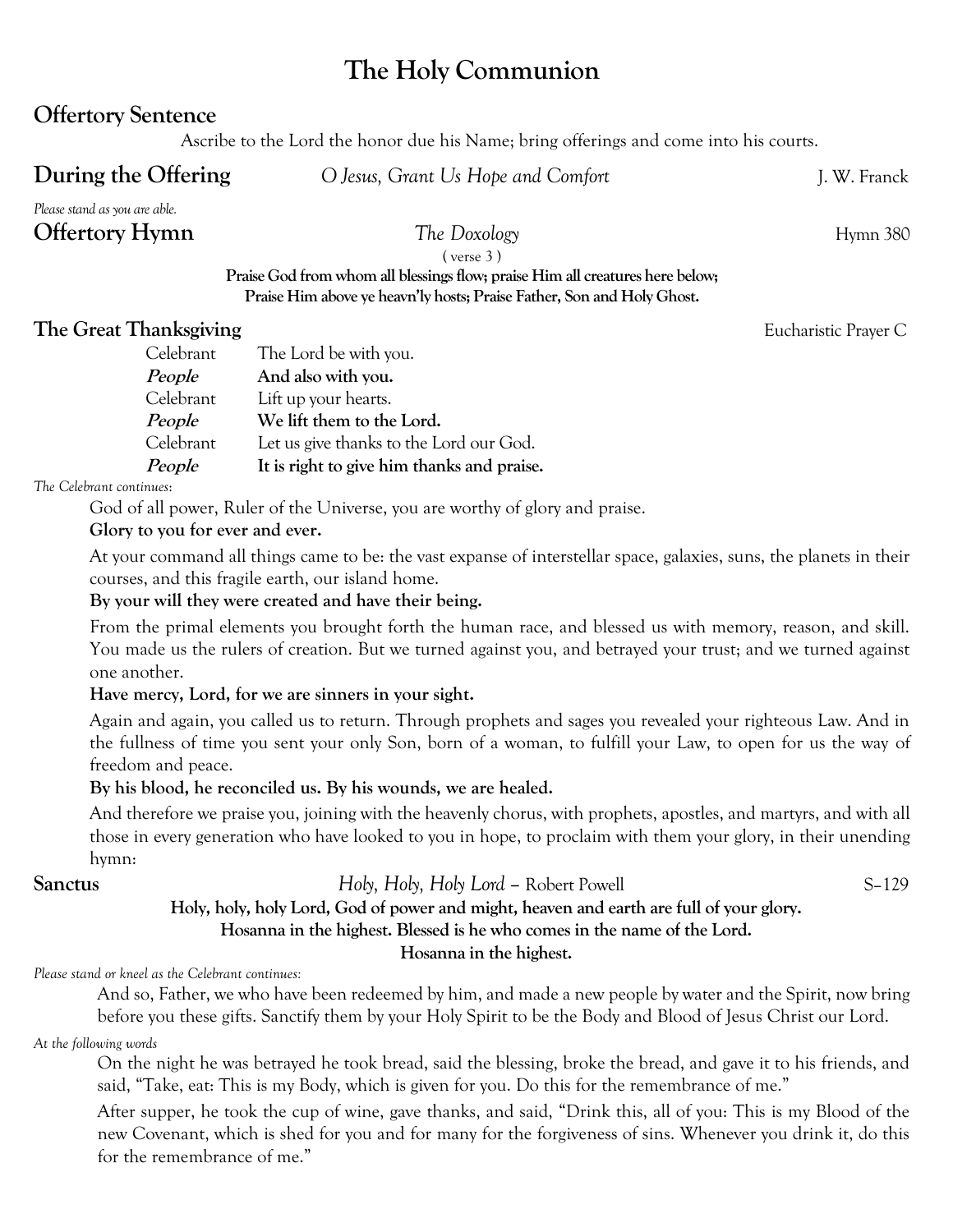Remembering now his work of redemption, and offering to you this sacrifice of thanksgiving,

## **We celebrate his death and resurrection, as we await the day of his coming.**

Lord God of our Fathers; God of Abraham, Isaac, and Jacob; God and Father of our Lord Jesus Christ: Open our eyes to see your hand at work in the world about us. Deliver us from the presumption of coming to this Table for solace only, and not for strength; for pardon only, and not for renewal. Let the grace of this Holy Communion make us one body, one spirit in Christ, that we may worthily serve the world in his name.

### **Risen Lord, be known to us in the breaking of the Bread.**

Accept these prayers and praises, Father, through Jesus Christ our great High Priest, to whom, with you and the Holy Spirit, your Church gives honor, glory, and worship, from generation to generation. **Amen**.

# **The Lord's Prayer**

And now, as our Savior Christ has taught us, we are bold to say,

Our Father, who art in heaven, hallowed be thy Name, kingdom come, will be done, on earth as it is in heaven. Give us this day our daily bread. And forgive us our trespasses, as we forgive those who trespass against us. And lead us not into temptation, but deliver us from evil. For thine is the kingdom, and the power, and the glory, for ever and ever. **Amen.**

# **The Breaking of the Bread**

| <b>Fraction Anthem</b>                                                                                                                                                                                                                                                                                                                                                                                                           | Alleluia. Christ Our Passover - David Hurd                                                                                                                                                                             | $S-154$  |
|----------------------------------------------------------------------------------------------------------------------------------------------------------------------------------------------------------------------------------------------------------------------------------------------------------------------------------------------------------------------------------------------------------------------------------|------------------------------------------------------------------------------------------------------------------------------------------------------------------------------------------------------------------------|----------|
|                                                                                                                                                                                                                                                                                                                                                                                                                                  | You are invited and encouraged to come to God's table. The communion bread is received on an outstretched palm.<br>If you wish to receive a blessing instead of the sacrament, please cross your arms over your chest. |          |
| Communion Hymn                                                                                                                                                                                                                                                                                                                                                                                                                   | Come, Risen Lord, and Deign to Be Our Guest                                                                                                                                                                            | Hymn 306 |
| Please Stand<br><b>Prayer of Thanksgiving</b><br>Eternal God, heavenly Father, you have graciously accepted us as living members of your Son our Savior Jesus<br>Christ, and you have fed us with spiritual food in the Sacrament of his Body and Blood. Send us now into the<br>world in peace, and grant us strength and courage to love and serve you with gladness and singleness of heart;<br>through Christ our Lord. Amen |                                                                                                                                                                                                                        |          |
| The Blessing                                                                                                                                                                                                                                                                                                                                                                                                                     |                                                                                                                                                                                                                        |          |

**Response: Amen.**

## **The Dismissal**

| Celebrant<br>People       | Let us go forth in the name of Christ.<br>Thanks be to God. |                 |
|---------------------------|-------------------------------------------------------------|-----------------|
| <b>Hymn in Procession</b> | The Church's One Foundation                                 | Hymn $525$      |
| Voluntary                 | Trumpet Voluntary in D Major                                | Jeremiah Clarke |

# **Parishioners are invited to remain seated and listen to the final Voluntary or leave quietly to greet and converse with one another outside of the Church.**